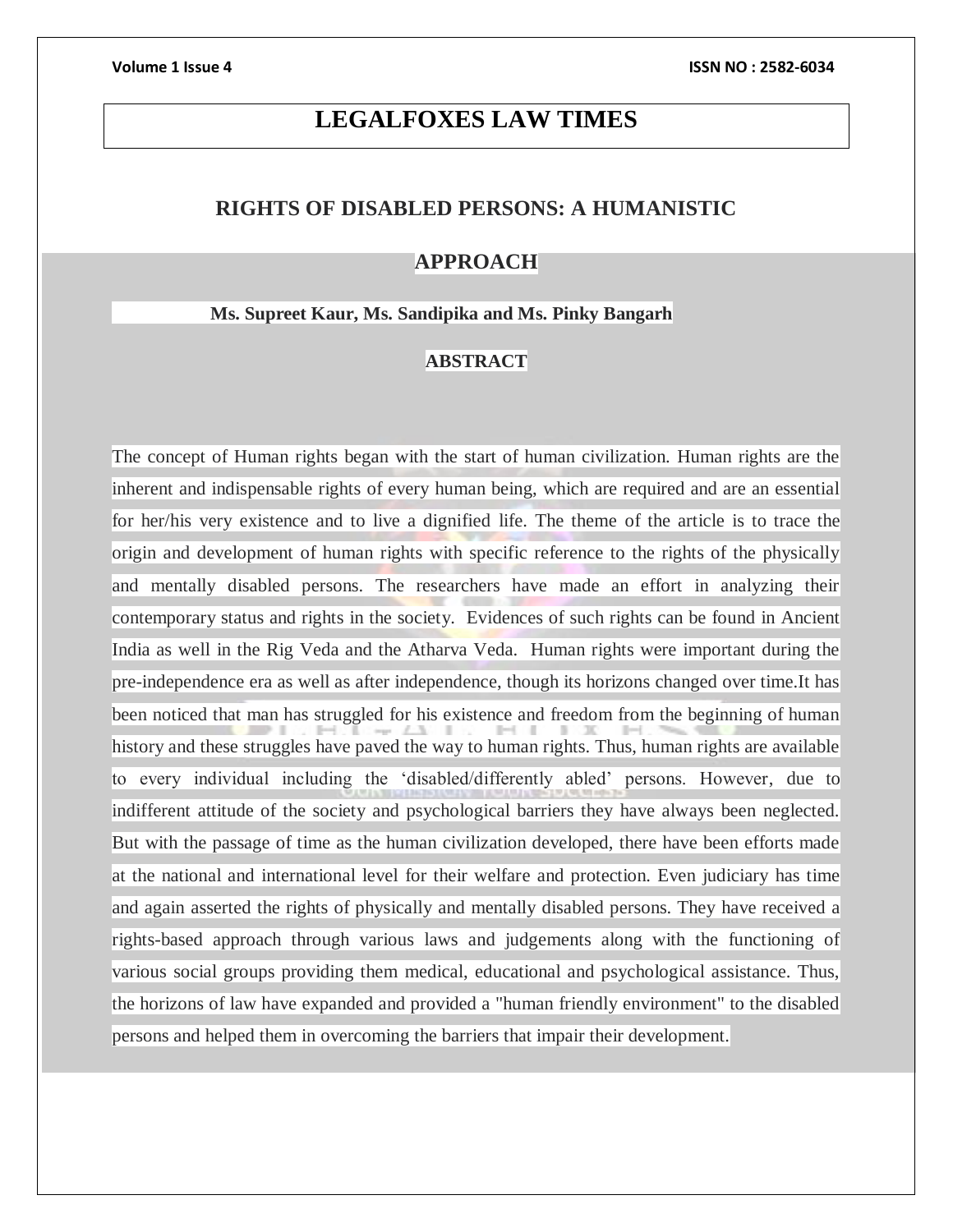**Keywords:** Disabled, Human Rights, Development, National and International laws, Judiciary.

Human rights are not a privilege conferred by government. They are every human being's entitlement by virtue of his humanity.

 $-Mother Teresa<sup>1</sup>$ 

### **INTRODUCTION**

 $\overline{a}$ 

Generally, it is said that duty is an obligation and right is an entitlement. Rights and duties go hand in hand, so whenever there is a duty, there will be a corresponding right. There may be moral or legal duty or right.<sup>2</sup> Human rights are the basic and inherent rights and freedoms belonging to every human being in the world, from her/his birth until death. Human rights are available to every human being irrespective of age, caste, gender, region, religion, etc. These rights are indispensable; however reasonable restrictions can be imposed on the exercise of these rights.<sup>3</sup> The basis of human rights is the dignity, respect and value for human life. These rights are known as human rights because of their universal nature. Unlike the special rights enjoyed by the specialized agencies and groups, human rights are available to each and every human being.<sup>4</sup>

### **MEANING AND DEFINITION OF HUMAN RIGHTS**

<sup>2</sup>Mohd. Aqib Aslam, "Rights And Duties in the Light of Jurisprudence: An Overview", *available at:*[http://www.legalserviceindia.com/legal/article-1919-rights-and-duties-in-the-light-of-jurisprudence-an](http://www.legalserviceindia.com/legal/article-1919-rights-and-duties-in-the-light-of-jurisprudence-an-overview.html)[overview.html](http://www.legalserviceindia.com/legal/article-1919-rights-and-duties-in-the-light-of-jurisprudence-an-overview.html) (visited on 22.06.2020)

<sup>1</sup>Mother Mary Teresa Boiaxhin (August 26, 1910 – September 5, 1997)

<sup>3</sup>What are human rights?, *available at:*[https://www.equalityhumanrights.com/en/human-rights/what-are-human](https://www.equalityhumanrights.com/en/human-rights/what-are-human-rights)[rights](https://www.equalityhumanrights.com/en/human-rights/what-are-human-rights) (visited on 21.06.2020)

<sup>4</sup>Human rights defined, *available at:*<https://www.humanrights.com/what-are-human-rights/> (visited on 21.06.2020)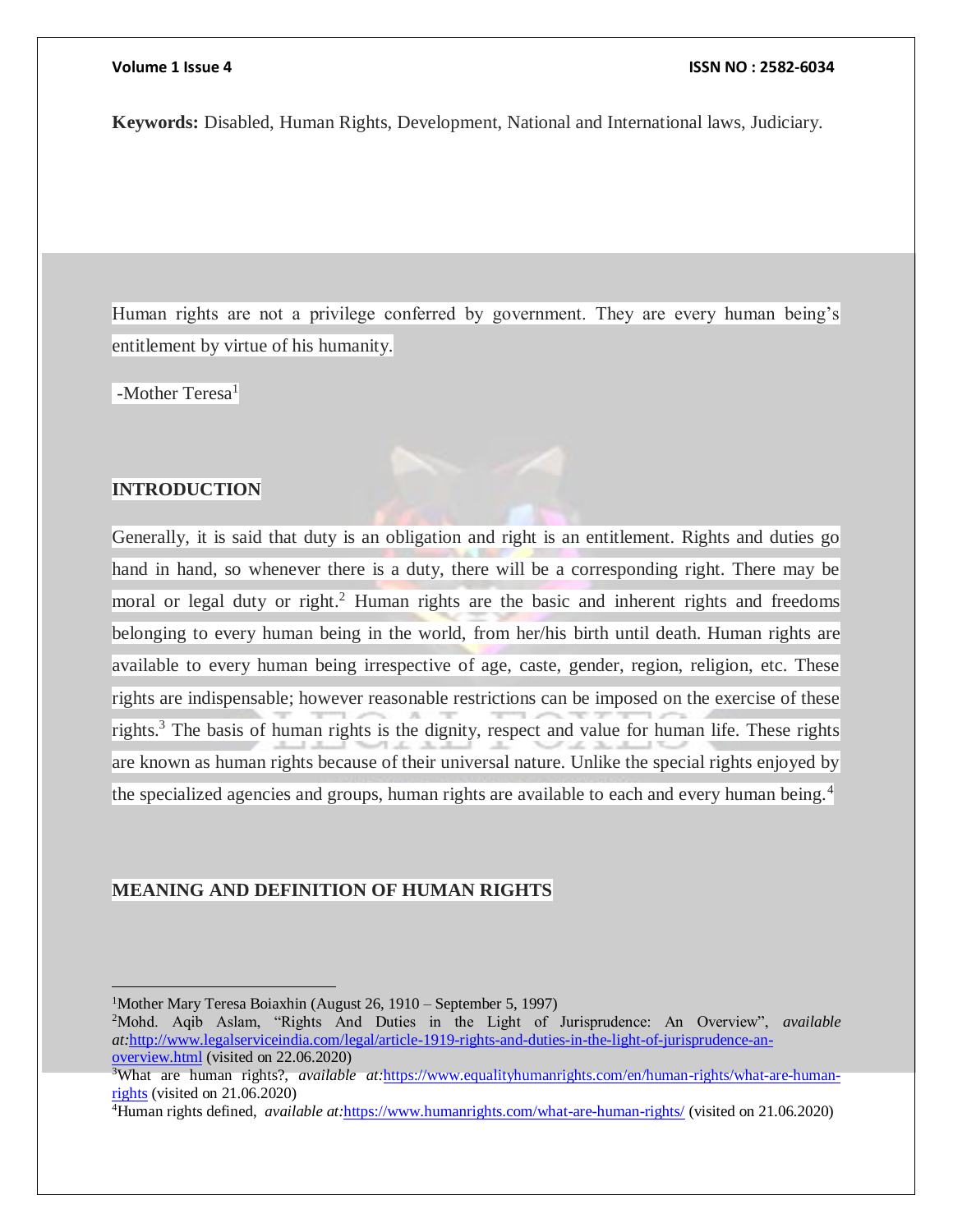### **Volume 1 Issue 4 ISSN NO : 2582-6034**

The term 'human rights' denote a broad range of rights ranging from the right to life to right to cultural identity and involves all the basic prerequisites of a dignified human existence.<sup>5</sup> They are the inalienable fundamental rights which are inherent in a person simply because, she/he is a human being.<sup>6</sup> These are the norms which protect every individual from political, legal and social abuse at any place in the world.<sup>7</sup> Human Rights have been defined differently by different authors. R.J. Vincent<sup>8</sup> defined human rights as the rights which are available to every human being by virtue of her/his humanity and human nature. According to him, human rights are the moral rights to which every human being is equally entitled.<sup>9</sup> Jack Donnelly defined them as the moral claims which are socially constructed and to which every human being is entitled only because of her/his being a human and are exercisable against the State and society.<sup>10</sup> D.D. Basu<sup>11</sup> defined human rights as the rights, which an individual possesses against the State or public authority by virtue of her/his being a member of the human community, irrespective of age, gender, physical or mental health, etc.<sup>12</sup> As per Scott Davidson,<sup>13</sup> there is a strong correlation between human rights concept and safeguarding the individuals from the Government actions in certain areas of life. The human rights are also directed towards the creation of certain conditions in the society by the State so that the individuals can fully develop their potential. <sup>14</sup> Thus, the above definitions, unanimously clarify that human rights are an essential part of the life of every human being.

# **HISTORICAL EVOLUTION OF HUMAN RIGHTS**

OUR MISSION YOUR SUCCESS'

<sup>5</sup> Definitions and classifications, *available at:*[http://www.humanrights.is/en/human-rights-education-project/human](http://www.humanrights.is/en/human-rights-education-project/human-rights-concepts-ideas-and-fora/part-i-the-concept-of-human-rights/definitions-and-classifications)[rights-concepts-ideas-and-fora/part-i-the-concept-of-human-rights/definitions-and-classifications](http://www.humanrights.is/en/human-rights-education-project/human-rights-concepts-ideas-and-fora/part-i-the-concept-of-human-rights/definitions-and-classifications) (22.06.2020) 6 *Ibid*.

<sup>7</sup> Human Rights, Stanford Encyclopedia of Philosophy, *available at:*<https://plato.stanford.edu/entries/rights-human/> (visited on 27.07.2020)

<sup>&</sup>lt;sup>8</sup>Raymond John Vincent (1943-1990), was a scholar of the **English school of international relations theory**.

<sup>9</sup>R. J. Vincent, "Introduction" in Vincent ed., *Foreign policy and human rights: Issues and responses* (Cambridge: Cambridge University Press, 1986), p. 3.

 $^{10}$ J. Donnelly, The Social Construction of International Human Rights, in Tim Dunne and Nicholas J. Wheeler, eds. *Human Rights in Global Politics* (Cambridge: University Press, 1999) p. 81.

 $11$  Durga Das Basu (1910-1997), was an Indian jurist and a lawyer.

<sup>&</sup>lt;sup>12</sup> Quoted by Usha Ajithkumar, Human Rights Education, Himalaya Publishing House,  $(1<sup>st</sup> Edition)$ , 2011, page 10 <sup>13</sup>Scott Davidson (1968-2001)

<sup>14</sup> Quoted by Nidhi Madan, "History and Development of Human Rights in India", *IOSR Journal Of HumanitiesAnd Social Science*, *available at:*[http://www.iosrjournals.org/iosr-jhss/papers/Vol.%2022%20Issue6/Version-](http://www.iosrjournals.org/iosr-jhss/papers/Vol.%2022%20Issue6/Version-9/A2206090106.pdf)[9/A2206090106.pdf](http://www.iosrjournals.org/iosr-jhss/papers/Vol.%2022%20Issue6/Version-9/A2206090106.pdf) (visited on 28.07.2020)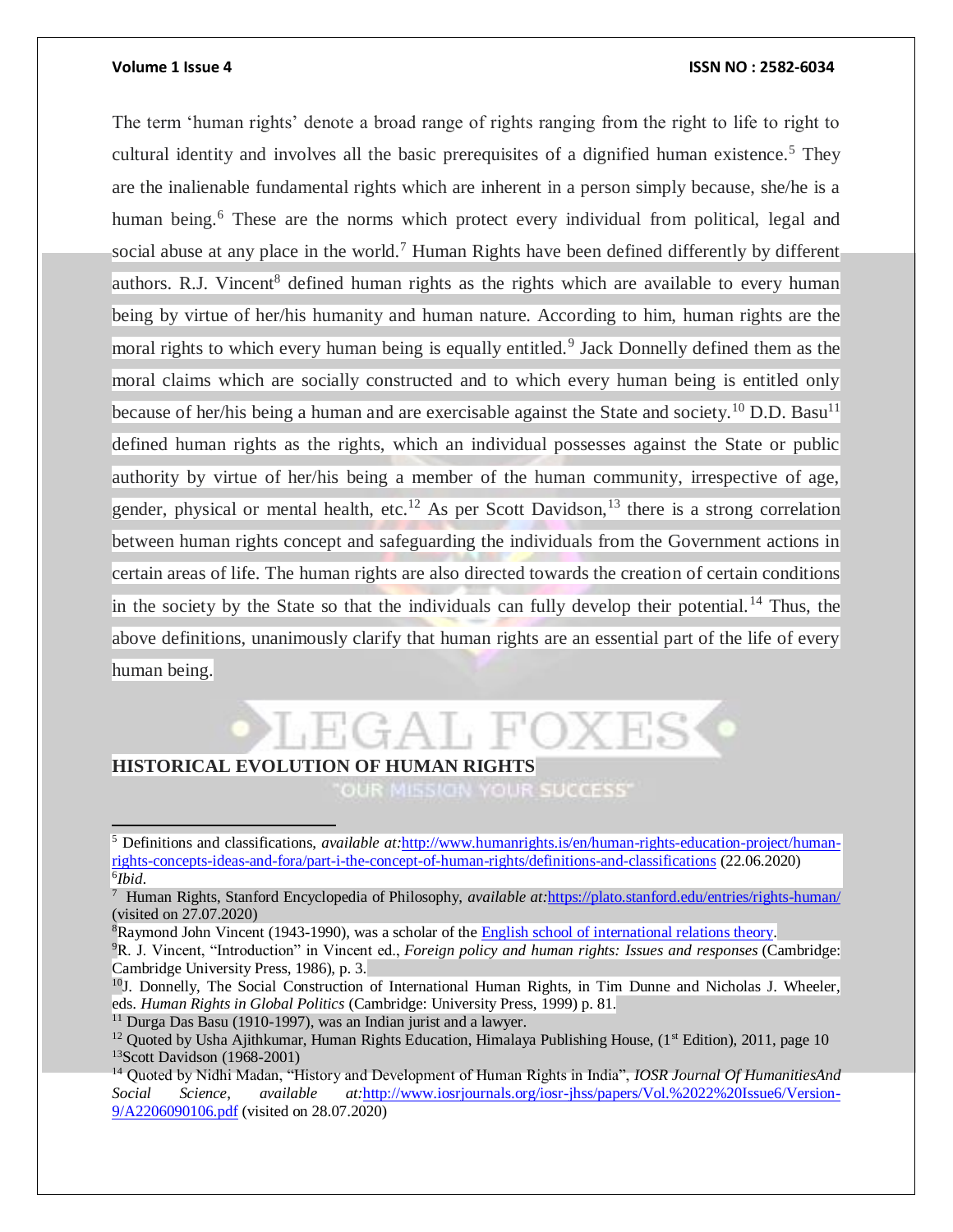Although the expression 'human rights' is of recent origin but the idea of human rights is as old as human race. The roots of this concept can be found in the ancient doctrine of 'natural rights' founded by Natural Law School.<sup>15</sup> According to the Natural Law, every individual is entitled to certain immutable rights known as human rights.<sup>16</sup> Initially, people had rights only because they were members of a group, society and family, but the human rights are available to every individual.<sup>17</sup>

It has always been believed that the struggle to protect Human Rights began with formation of the United Nations and the promulgation of the Universal Declaration of Human Rights in the year 1948.<sup>18</sup> But historical evidences show that the first human rights were declared in 539 BC by the Cyrus, the Great. It is known as "the Cyrus Cylinder" as it was a clay tablet containing his statements, which form the documentary evidence of human rights.<sup>19</sup> Thus, the credit for the first human rights goes to Cyrus the Great, who after conquering the city of Babylon set all the slaves free. He also allowed them to return to their homes and choose the religion of their choice. Then in no time, the idea of human rights spread to India, Greece and Rome.<sup>20</sup>

After this, the most important codified advances were made in the direction of Human Rights namely, **the Magna Carta, 1215** giving new rights to the people and making even the king as a subject of the law; **the Petition of Right, 1628 which also laid down the r**ights of the people; **the United States Declaration of Independence, 1776 which** proclaimed the right to life, liberty and the pursuit of happiness; and **then a French document named as the Declaration of the Rights of Man and of the Citizen, 1789, talked about equality of every citizen** under the "OUR MISSION YOUR SUCCESS"  $\left|\mathrm{law.}^{21}\right|$ 

<sup>15</sup>Basu D.D., Human Rights in Constitutional Law, (1994), p. 5.

<sup>16</sup>S. K. Rungta, "Protection of Human Rights of People with Disabilities Through Legislative Support", *available at:*<https://www.dinf.ne.jp/doc/english/asia/resource/z00ap/001/z00ap00110.html> (23.06.2020)

<sup>&</sup>lt;sup>17</sup> History of Human Rights, *available at:[https://www.youthforhumanrights.org/what-are-human-rights/background](https://www.youthforhumanrights.org/what-are-human-rights/background-of-human-rights.html)*[of-human-rights.html](https://www.youthforhumanrights.org/what-are-human-rights/background-of-human-rights.html) (visited on 22.06.2020)

<sup>18</sup>*Supra* note 16.

<sup>19</sup>Anuradha Koneru, " Indias Journey Towards the Establishment of Human Rights Courts", *available at:*[http://www.legalserviceindia.com/legal/article-842-indias-journey-towards-establishment-of-human-rights](http://www.legalserviceindia.com/legal/article-842-indias-journey-towards-establishment-of-human-rights-courts.html)[courts.html](http://www.legalserviceindia.com/legal/article-842-indias-journey-towards-establishment-of-human-rights-courts.html) (visited on 22.06.2020)

<sup>20</sup>What are Human Rights?, *available at:*<https://www.ohchr.org/en/issues/pages/whatarehumanrights.aspx> (visited on 22.06.2020)

<sup>21</sup>*Ibid.*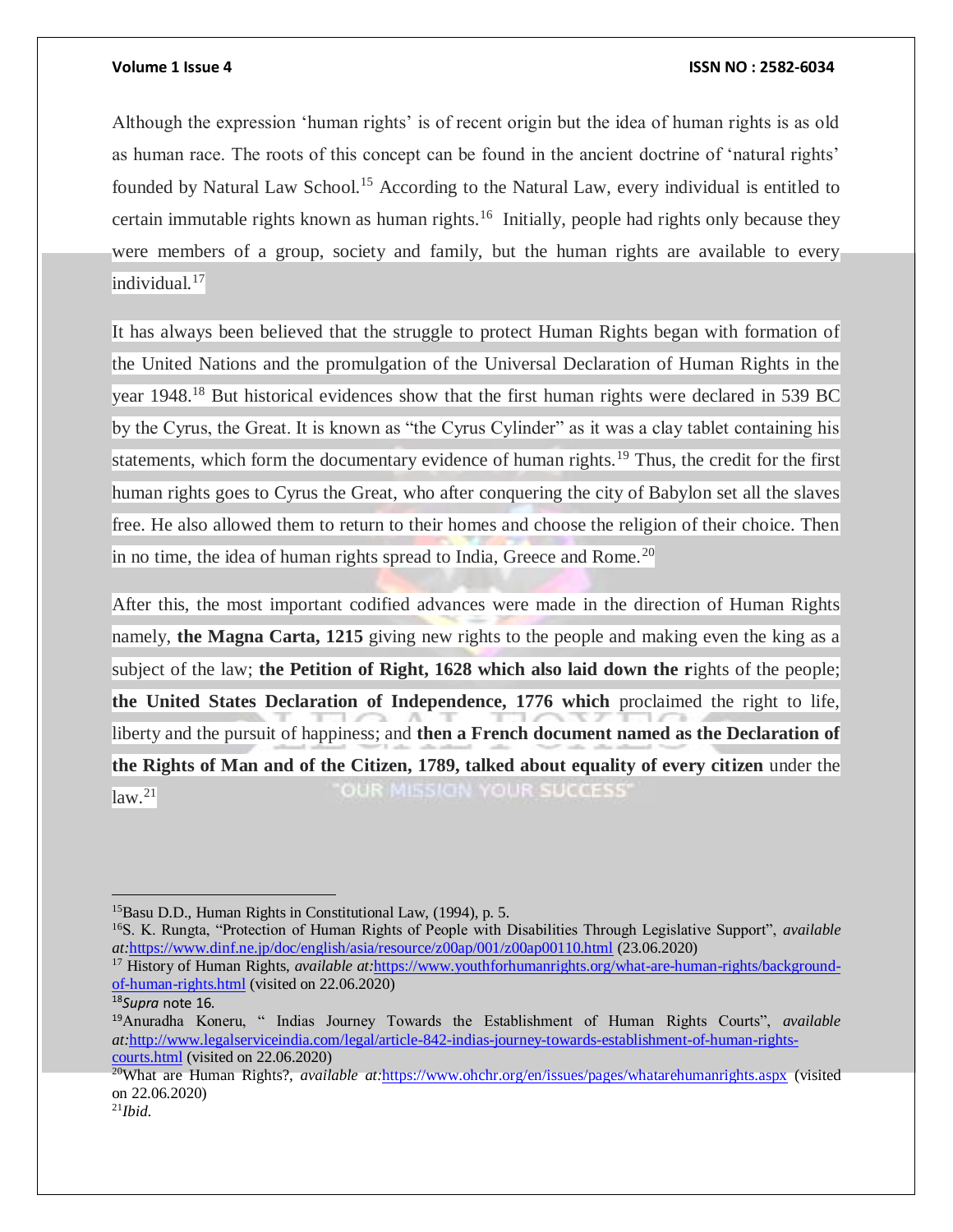Then it was after the World War II, the United Nations was established in the year  $1945$ ,  $22$  and for the first time a total of thirty rights which every individual was entitled to were laid down in t**he Universal Declaration of Human Rights, 1948.**<sup>23</sup> **This was later on** reiterated by numerous international conventions, declarations, covenants and resolutions on Human rights.<sup>24</sup>

### **HUMAN RIGHTS IN INDIA**

Though human rights' language is a product of European nations, but in Indian context, it is as old as Indian civilization. One can trace the concept of human rights from the Vedic period of the fifteenth century B.C. The facts and stories from the ancient India reveal that during the Vedic period the society irrespective of religion, was committed towards the human rights. During the Vedic period,Manu formulated the civil, legal and economic rights. Even the great Emperor Ashoka,<sup>25</sup> supported and worked for the protection of human rights. But with the decline of Mauryan Empire,<sup>26</sup> the human rights also faced a downfall.<sup>27</sup>

The Medieval period, was the era of the Muslims. There were a series of social, cultural, political and religious rights recognized in the pre-Mughal period. But with advent of Mughals in India, the human rights were lost especially for the Hindus. It was only with the entry of Akbar, the Great,<sup>28</sup> that the social, religious and political rights were revived. Along with this the religious movements like the Bhakti movement<sup>29</sup> and the Sufi movement<sup>30</sup> contributed towards the emergence of the human rights.<sup>31</sup>

# **OUR MISSION YOUR SUCCESS'**

The Indian Modern period started with the advent of the British Empire. The Britishers suppressed the social, political, economic and religious rights of the Indians. They were denied

 $\overline{a}$ 

 $30$  Sufi Movement was a socio-religious movement in  $14<sup>th</sup>$  to  $16<sup>th</sup>$  Century.

<sup>22</sup>*Supra* note 17.

<sup>23</sup>*Supra* note 20.

<sup>24</sup>*Ibid.*

<sup>&</sup>lt;sup>25</sup>Ashoka (304 B.C. – 232 B.C.) was the third emperor of the Maurayan Dynasty, who ruled Indian Subcontinent from 268 B.C. to 232 B.C.

<sup>&</sup>lt;sup>26</sup>Maurayan Empire (322 B.C. – 185 B.C.) was founded by Chandragupta Maurya.

<sup>27</sup>*Supra* note 14.

<sup>&</sup>lt;sup>28</sup>Abu'l-Fath Jalal-ud-din Muhammad Akbar (1542- 1605), the greatest Mughal Emperor who reigned from 1556-1605.

<sup>&</sup>lt;sup>29</sup>Bhakti Movement was started by Ramananda in the South India during the 7<sup>th</sup> to 8<sup>th</sup> Century BC.

<sup>31</sup>*Supra* note 14.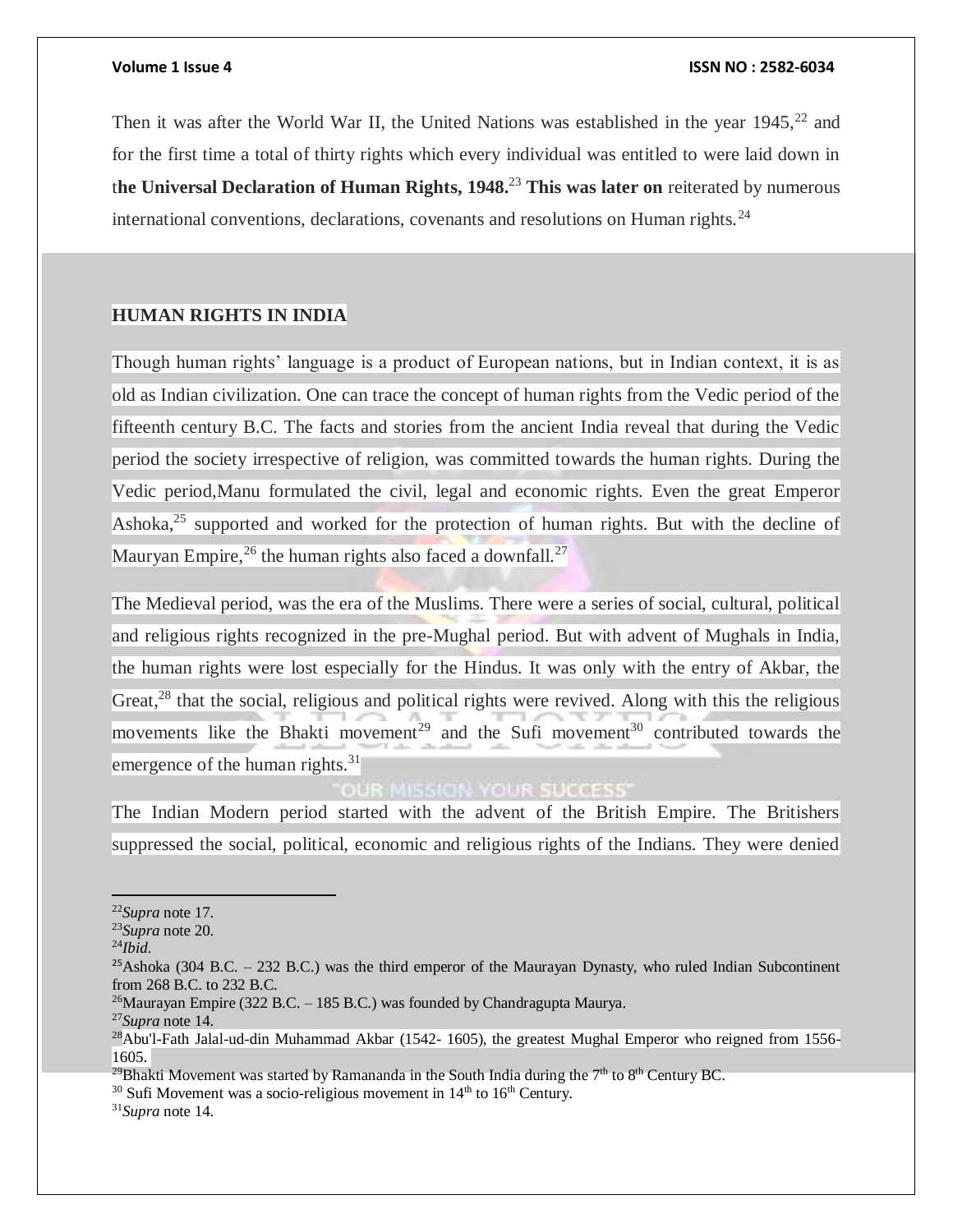of even basic rights such as right to life, equality, etc. They started regulation of the Indian Administration by introducing the Regulating Act, 1773. Then with time the Indians started demanding their rights back and the first demand for the Fundamental Rights was via the Constitution of India Bill, 1895. Thereafter, between 1917 and 1919, there were a series of resolutions demanding civil rights and equality. In the year 1927, there took place a prominent development with the passing of the Common Wealth Bill of 1925, which consisted of seven fundamental rights. It is also known as the Nehru Report as it was chaired by Motilal Nehru. Second, achievement was the adoption of the Karachi Resolution by the Indian National Congress in 1931. In 1940's the activities of the United Nations increased towards the recognition of fundamental rights, which form a part of the human rights.

After India got independence, various laws were passed and suggestions made by different committees to expand the horizons of fundamental rights so that entire human community can be covered. Human Rights have been recognized in the Constitution of India in its Preamble, Fundamental Rights, Directive Principles of State Policy and the Fundamental Duties.<sup>32</sup>

### **DEFINITION OF DISABILITY**

Disability is a human condition and being a dynamic concept, it is difficult to give it a precise definition. Disability can physical or mental, or can be by birth or developed at a later stage of life. According to the United Nations Standard Rules on the Equalization of Opportunities for Persons with Disabilities adopted by the General Assembly in 1993, the term 'disability' refers to various functional limitations in any given population of any country of the world. People may be disabled by physically, intellectually or having sensory impairment, or suffering from any sort of mental illness. Any such disability can be either temporary or permanent.<sup>33</sup>

The United Nations Convention on the Rights of Persons with Disabilities, 2006 (UNCRPD) states that 'disability is an evolving concept'.<sup>34</sup> According to it, Persons with disabilities include persons having long-term physical, mental, intellectual or sensory impairments which are

<sup>32</sup>*Ibid.*

<sup>33</sup>Stanley Mumuta, "The Legal Definition of Disability", *available at:*<https://journals.openedition.org/eastafrica/434#ftn1> (visited on 29.07.2020 )

<sup>&</sup>lt;sup>34</sup>The United Nations Convention on the Rights of Persons with Disabilities, 2006, p.1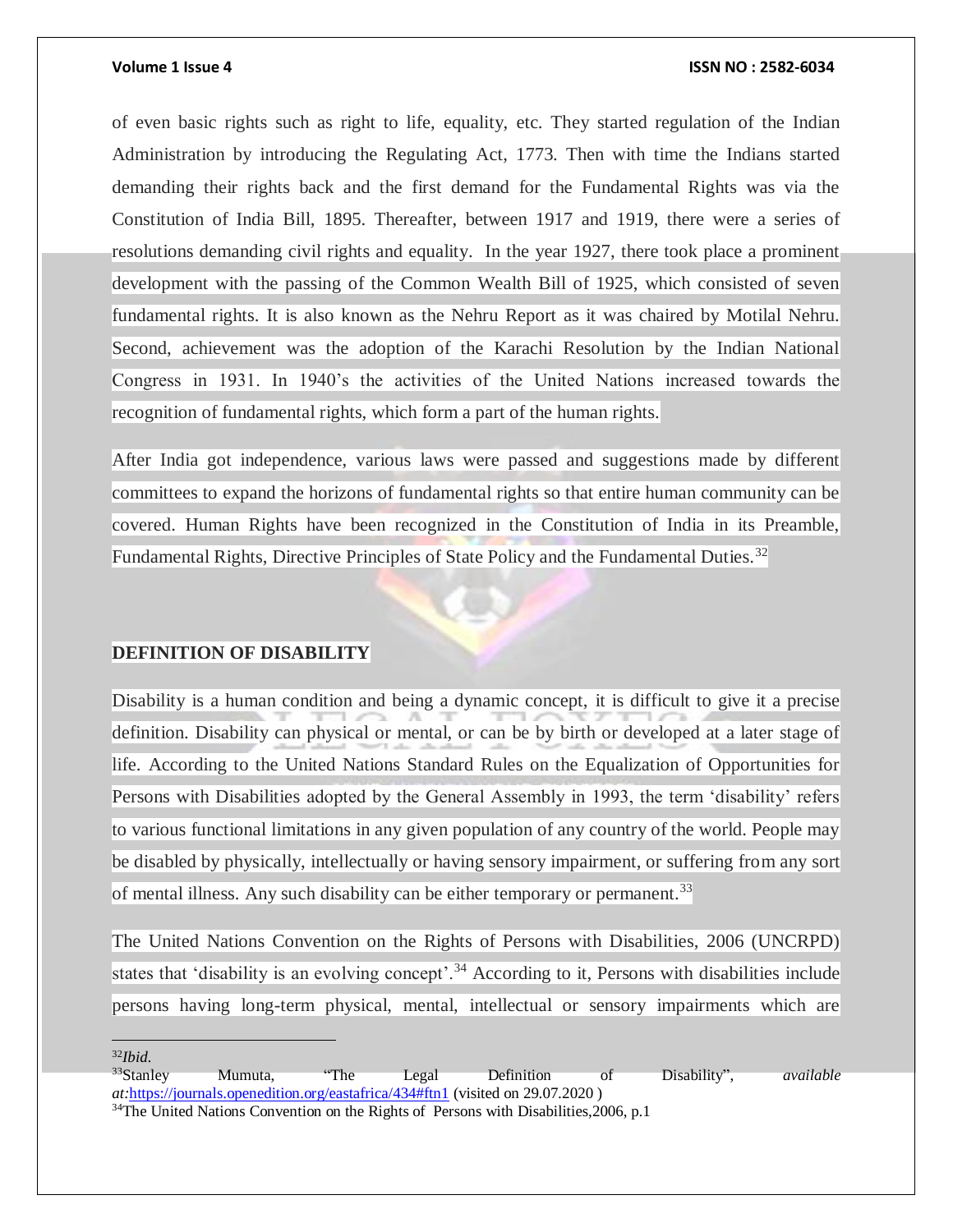barriers in their leading a normal life and hinder their full, effective and active participation in the society on an equal basis with others.<sup>35</sup>

### **INTERNATIONAL RECOGNITION OF RIGHTS OF PERSONS WITH DISABILITY**

As discussed above, though the right to freedom and equality of the individuals has been recognized by the Universal Declaration of Human Rights, 1948, but it did not specifically cover people with disabilities, who also form a part of the world's population. They have been time and again denied opportunities in different spheres of life and even faced discrimination and isolation at the hands of the society. Most of the governmental policies had a passive approach towards them, as the main focus of the policy makers was industrialization. Thus, the people with disabilities took the struggle for their fundamental human rights of equality and of dignified life on themselves.<sup>36</sup>

For the first time the rights of persons with disability were formally recognized by the International Labor Organization under the International Covenant in the Discrimination (Employment and Occupation) Convention, 1958. In order to meet the specific needs, the said Convention laid down special measures in favor of various disadvantaged groups, including people with disabilities.<sup>37</sup> On 20th December, 1971, the United Nations General Assembly made the first International Proclamation on the Rights of Mentally Retarded Persons which provided equal rights to them as are available at other citizens. It also recognized their right of development in every sphere of life along with medical care and physical therapy. But the persons with physical disabilities were still ignored.<sup>38</sup>

In 1975, vide Declaration on the Rights of Disabled Persons, the United Nations General Assembly protected certain human rights of disabled persons, like right to human dignity,<sup>39</sup> right to enjoy same civil and political rights as other human beings,<sup>40</sup> right to medical treatment, social

 $\overline{a}$ <sup>35</sup>*Ibid*., p.4

<sup>36</sup>*Supra* note 17.

<sup>&</sup>lt;sup>37</sup> The Discrimination (Employment and Occupation) Convention, 1958, art. 5 <sup>38</sup>*Supra* note 17.

<sup>39</sup>Declaration on the Rights of Disabled Persons, 1975, para 3, *available at:*<https://www.equalrightstrust.org/content/un-declaration-rights-disabled-persons> (visited on 29.06.2020) 40*Ibid.*, para 4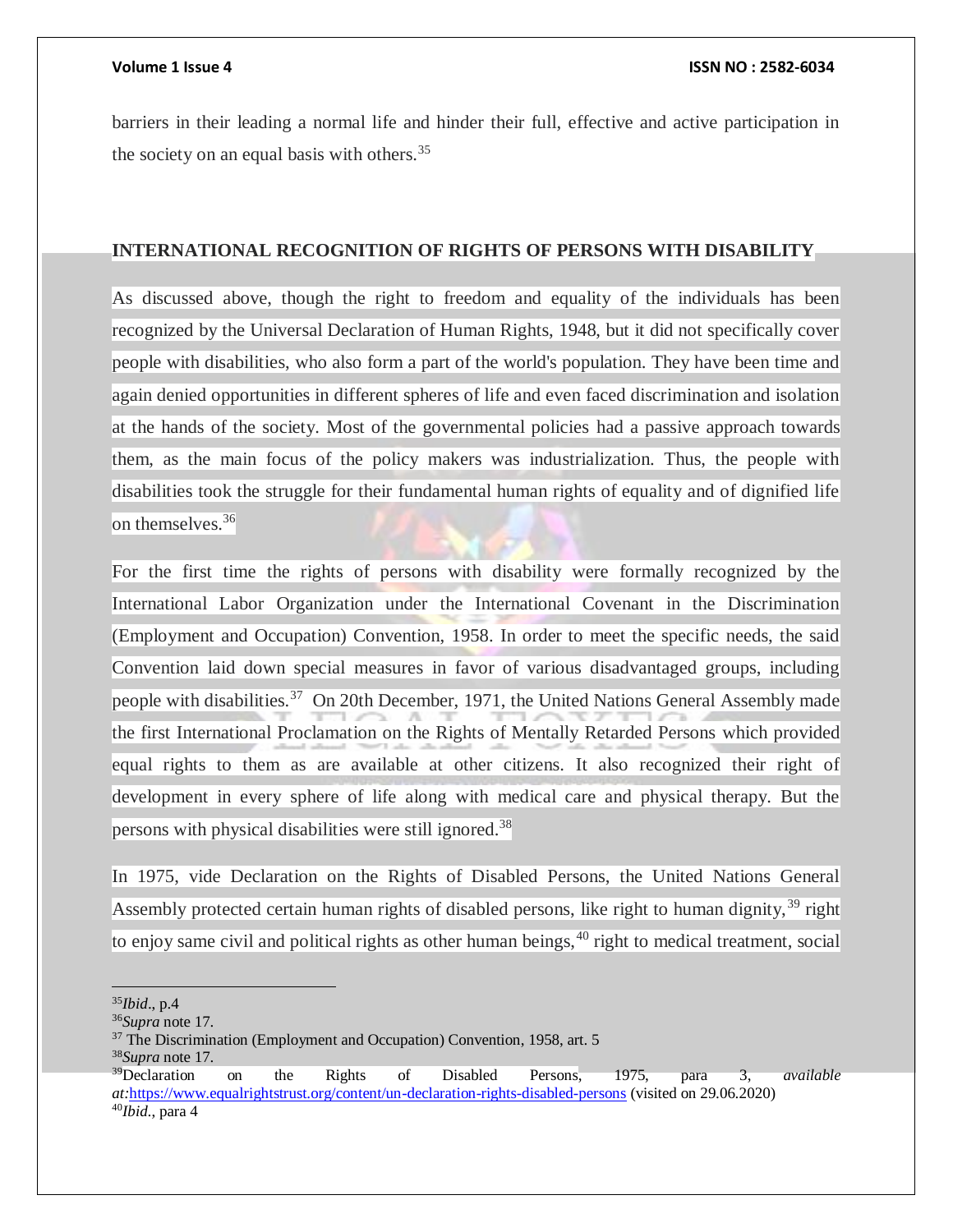rehabilitation, education and vocational training,  $41$  right to economic and social security along with a decent level of living,  $42$  right of protection against any sort exploitation or discrimination,  $43$  etc.

### **INDIAN PERSPECTIVE ON THE RIGHTS OF PERSONS WITH DISABILITIES**

Although, the United Nations recognized the rights of people with disabilities in 1975, still actions were required at the national level to guarantee these rights.<sup>44</sup> The Preamble of the Indian Constitution seeks to secure social, economic and political Justice, liberty, equality and fraternity to all its citizens. Part III of the Constitution deals with Fundamental Rights which are applicable to all its citizens including persons suffering from any sort of disabilities, even though they do not find any special and express mention either in the Preamble or Part III. However, the "handicapped and mentally retarded" persons have been expressly mentioned in the Constitution under Article 243-G, which provides for social welfare including the welfare of handicapped and mentally retarded persons, and Article 243-W which makes provision for the safeguard of the interests of the weaker sections including the handicapped and mentally retarded.<sup>45</sup>

In India, a lot of social movements took place during the late  $20<sup>th</sup>$  Century and the Disability Rights Movement was one of them.<sup>46</sup> Unlike Western Countries, where the Disability Rights Movement took pace during 1950s and people started challenging Governments by 1970s, in India the Disability Rights Movement was a battle between the individual rights and the rights of the society as a whole.<sup>47</sup> The most prominent developments in the Disability Rights Movement (DRM) in India took place during the last four decades. $48$ 

<sup>46</sup>Jagdish Chander, The Disability Rights Movement in India: Its Origin, Methods of Advocacy. Issues and Trends, *available at:* [https://link.springer.com/chapter/10.1007/978-81-322-3595-8\\_10](https://link.springer.com/chapter/10.1007/978-81-322-3595-8_10) (visited on 29.07.2020) OR<br><sup>47</sup>Martand Jha, "The History of India's Disability Rights Movement",

<sup>41</sup>*Ibid*., para 6

<sup>42</sup>*Ibid*., para 7

<sup>43</sup>*Ibid*., para 10

<sup>44</sup>*Supra* note 17.

<sup>45</sup>Constitution Confers Equal Rights to Persons with Disabilities: All you need to know about Divyangjan and Role of CCPD office in protecting their rights, *available at:*[https://www.indiatvnews.com/news/india-divyangjan](https://www.indiatvnews.com/news/india-divyangjan-persons-with-disabilities-rights-under-constitution-ccpd-office-dr-kamlesh-kumar-pandey-392164)[persons-with-disabilities-rights-under-constitution-ccpd-office-dr-kamlesh-kumar-pandey-392164](https://www.indiatvnews.com/news/india-divyangjan-persons-with-disabilities-rights-under-constitution-ccpd-office-dr-kamlesh-kumar-pandey-392164) (visited on 28.06.2020)

<sup>47</sup>Martand Jha, "The History of India's Disability Rights Movement", *available at:*<https://thediplomat.com/2016/12/the-history-of-indias-disability-rights-movement/> (visited on 13.07.2020) 48*Ibid*.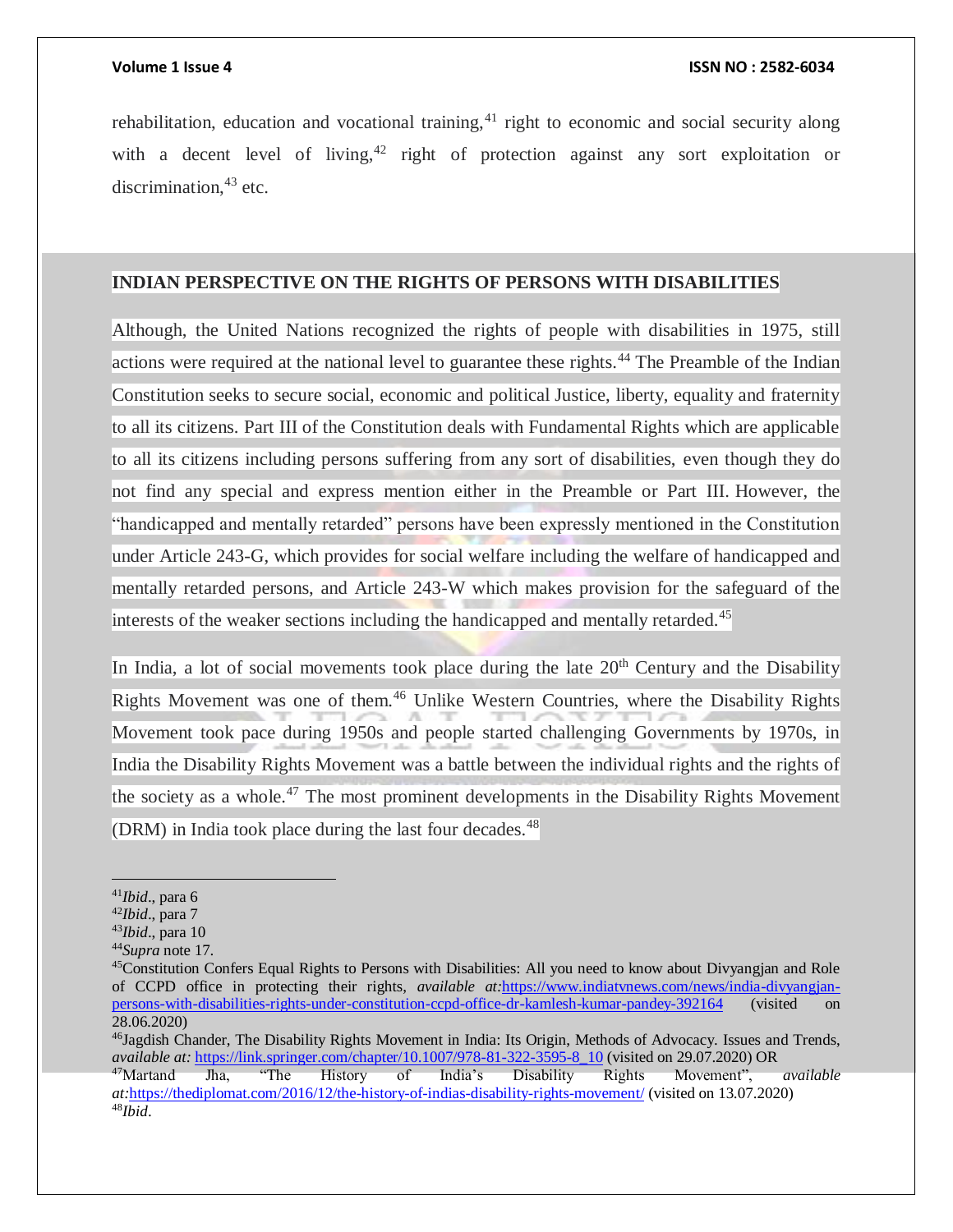Before 1970, people with disabilities were looked down upon and considered as a burden on the society. They were treated as outcasts as people had the perception that their disability is due to the sins they committed in their previous life. They were forced to be beggars and upto the maximum they were allowed to be singers to earn their livelihood.<sup>49</sup> The demand for the rights of persons with disabilities started during early 1970s. Throughout the 1970s, various NGOs all over the nation came forward demanding the rights of the persons with different kinds of disabilities like visual impairment, hearing impairment, intellectual disabilities, etc. Many organizations and groups were being run for their welfare with the help of foreign aids and charity from those sections of the society who were economically well-off and were willing to help them.<sup>50</sup> Baba Amte,<sup>51</sup> took initiatives for the rehabilitation and empowerment of people suffering with leprosy, which sensitized people regarding importance of the Disability Rights Movement and people started coming forward for the cause.<sup>52</sup>

 In 1980s there was a shift from the welfare model to the development model in the India policy framework. The disabled, who were only the recipients of charity during 1970s, were made participants in the development process. By the end of 1980s, the main focus was to provide medical assistance to such people and help them in leading a normal life to the maximum possible extent.<sup>53</sup> In the year 1986, the Government of India set up the Rehabilitation Council of India in order to regulate and standardize policies and programs for the training and rehabilitation of persons with disabilities. Then in 1987, the Mental Health Act was passed to regulate the standards in the mental health institutions. Despite of all these efforts there was not much significant change in the plight of the persons with disabilities.<sup>54</sup>

During the last decade of the Disability Rights Movement, there was a drastic change in India. In 1995, the Persons with Disabilities (Equal Opportunities, Protection of Rights and Full Participation) Act was passed which provided and focused on more rights of such people.

The key features of the Act are as follows:

 $\overline{a}$ <sup>49</sup>*Ibid.*

<sup>50</sup>*Ibid.*

<sup>53</sup>*Ibid.*

<sup>51</sup>MurlidharDevidas *Amte*, (26 December 1914 – 9 February 2008) was an Indian social activist worked particularly for the rehabilitation and empowerment of people suffering from leprosy.

<sup>52</sup>*Supra* note 47.

<sup>54</sup>*Ibid.*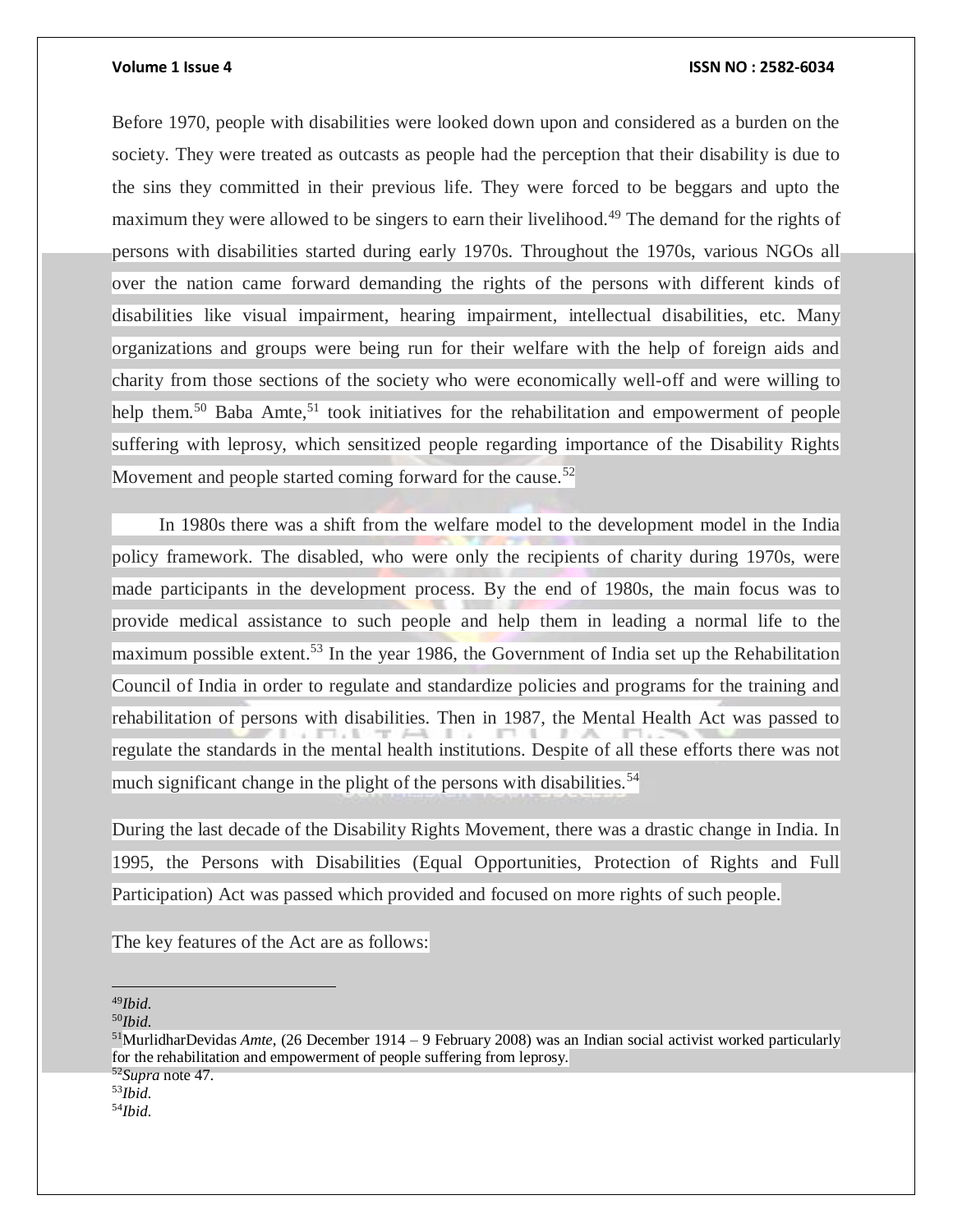- 1. prevention and early detection of any sort of disability,<sup>55</sup> by conducting survey and research in order to know the reason behind its occurrence; training of the staff at the Primary Health Centers; annual screening of children; spreading awareness and pre-natal and post-natal care of the mother and the child.<sup>56</sup>
- 2. Provision for education,<sup>57</sup> employment and training<sup>58</sup> and setting up institutions for the research and development<sup>59</sup> opportunities for such people.<sup>60</sup>
- 3. Reservation up to three percent to the persons with disabilities in the educational institutions and Government jobs,  $61$  as until 1995, they were not allowed to take up the higher grades in the government jobs.
- 4. The Act also provided classification of the disabilities on the basis of medical grounds.<sup>62</sup>

The 2001 census was highly criticized by the activists working for the people with disabilities as it did not mention the accurate number of disabled persons. This inaccuracy in data leads to insufficient training and educational institutions and opportunities. $63$  It was finally revealed by the 2011 census that there were around 26.8 people million people in India who suffer disability of one kind or the other, which formed the 2.21 percent of India's total population.<sup>64</sup>

In 2006, the Union Government of India introduced a New Policy on Disability as an effort to meet and handle the condition of disabled persons in the society.<sup>65</sup> In the same year, United Nations Conference on the Rights of Persons with Disabilities was convened to ensure proper implementation of the rights of persons with disabilities. It contains fifty Articles covering various aspects of issues related to disability, which were reaffirmed by 160 member states

<sup>55</sup> The Persons with Disabilities (Equal Opportunities, Protection of Rights and Full Participation) Act, 1995, s. 25 56The Persons with Disabilities Act of 1995, simplified, *available at:*[https://yourstory.com/2016/05/disabilities-act](https://yourstory.com/2016/05/disabilities-act-simplified#:~:text=The%20Act%20provides%20for%20both,allowance%20for%20the%20disabled%2C%20special)[simplified#:~:text=The%20Act%20provides%20for%20both,allowance%20for%20the%20disabled%2C%20special](https://yourstory.com/2016/05/disabilities-act-simplified#:~:text=The%20Act%20provides%20for%20both,allowance%20for%20the%20disabled%2C%20special) (visited on 23.06.2020) <sup>57</sup>*Supra* note 55, s 26

 $\overline{a}$ 

<sup>58</sup>*Ibid*, s 38

<sup>59</sup>*Ibid,* ss. 48, 49

<sup>60</sup>Disability Rights Movement's History in India, *available at:*[https://medium.com/@ashabhavancentre/disability](https://medium.com/@ashabhavancentre/disability-rights-movements-history-in-india-7fb1f7399517)[rights-movements-history-in-india-7fb1f7399517](https://medium.com/@ashabhavancentre/disability-rights-movements-history-in-india-7fb1f7399517) (visited on 27.07.2020)

<sup>61</sup>*Supra* note 55, s. 33

<sup>62</sup>*Supra* note 47.

<sup>63</sup>*Supra* note 56.

<sup>64</sup>*Supra* note 55, s 26

<sup>65</sup>*Supra* note 47.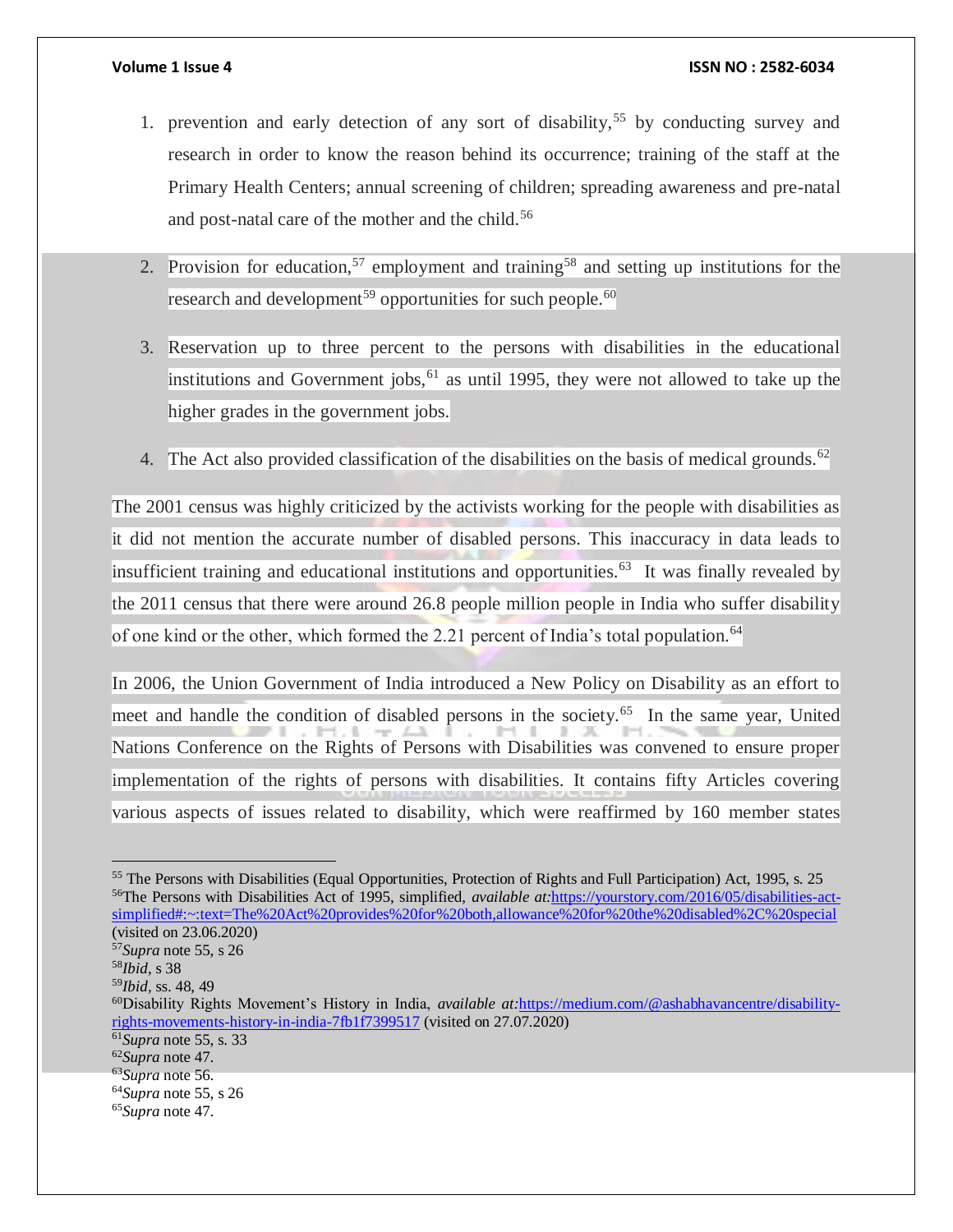including India in 2007.<sup>66</sup> India being a signatory to the United Nations Conference, 2006, it became mandatory for India to incorporate the principles of the Conference. Thus, on the basis of the principles of the United Nations Conference, amendments were made in the Act of 1995 and a new law known as the Rights of Persons with Disabilities Act, 2016 was passed. The Act of 2016 repealed the Act of 1995,  $^{67}$  and stated that there should not be any kind of discrimination against persons with disabilities and their dignity should be maintained.<sup>68</sup>

### **SALIENT FEATURES OF THE ACT OF 2016**

- 1. It provided persons with disabilities into three categories, i.e. persons with benchmark disability,<sup>69</sup> persons with disability,<sup>70</sup> and persons with disability having high support needs.<sup>71</sup>
- 2. Identified twenty-one different categories of specific disabilities.<sup>72</sup>
- 3. Prohibits any kind of discrimination against persons with disabilities except in case of necessity to fulfill any legitimate objective.
- 4. Imposes duty on the government to make necessary rules, laws and policies like, same equality, dignity and respect as that of normal people;<sup>73</sup> personal liberty;<sup>74</sup> right to live in a community; $^{75}$  access to polling stations<sup>76</sup> and electoral processes, any court, tribunal, authority, commission or body; $77$  ownership and succession rights over property (movable or immovable); $^{78}$  etc. in order to protect their rights.

"OUR MISSION YOUR SUCCESS"

 $\overline{a}$ 

- <sup>76</sup>*Ibid,* s. 11
- <sup>77</sup>*Ibid*, s. 12

<sup>66</sup> Human Rights and Disability Laws in India, *available at:*<https://blog.ipleaders.in/disability-laws-in-india/> (visited on 23.06.2020)

<sup>67</sup> The Rights of Persons with Disabilities Act, 2016, s.102

<sup>68</sup>*Ibid*., s. 3

<sup>69</sup>*Ibid*., s. 2(r)

<sup>70</sup>*Ibid.*, s.2(s)  $171$ *Ibid.*, s.2(t)

<sup>72</sup>Different Types of Disabilities: List of 21 Disabilities, *available at:*<https://wecapable.com/types-of-disabilities-list/> (visited on 29.07.2020)

<sup>73</sup>*Supra* note 68.

<sup>74</sup>*Ibid*.

<sup>75</sup>*Ibid*, s. 5

<sup>78</sup>*Ibid*, s. 13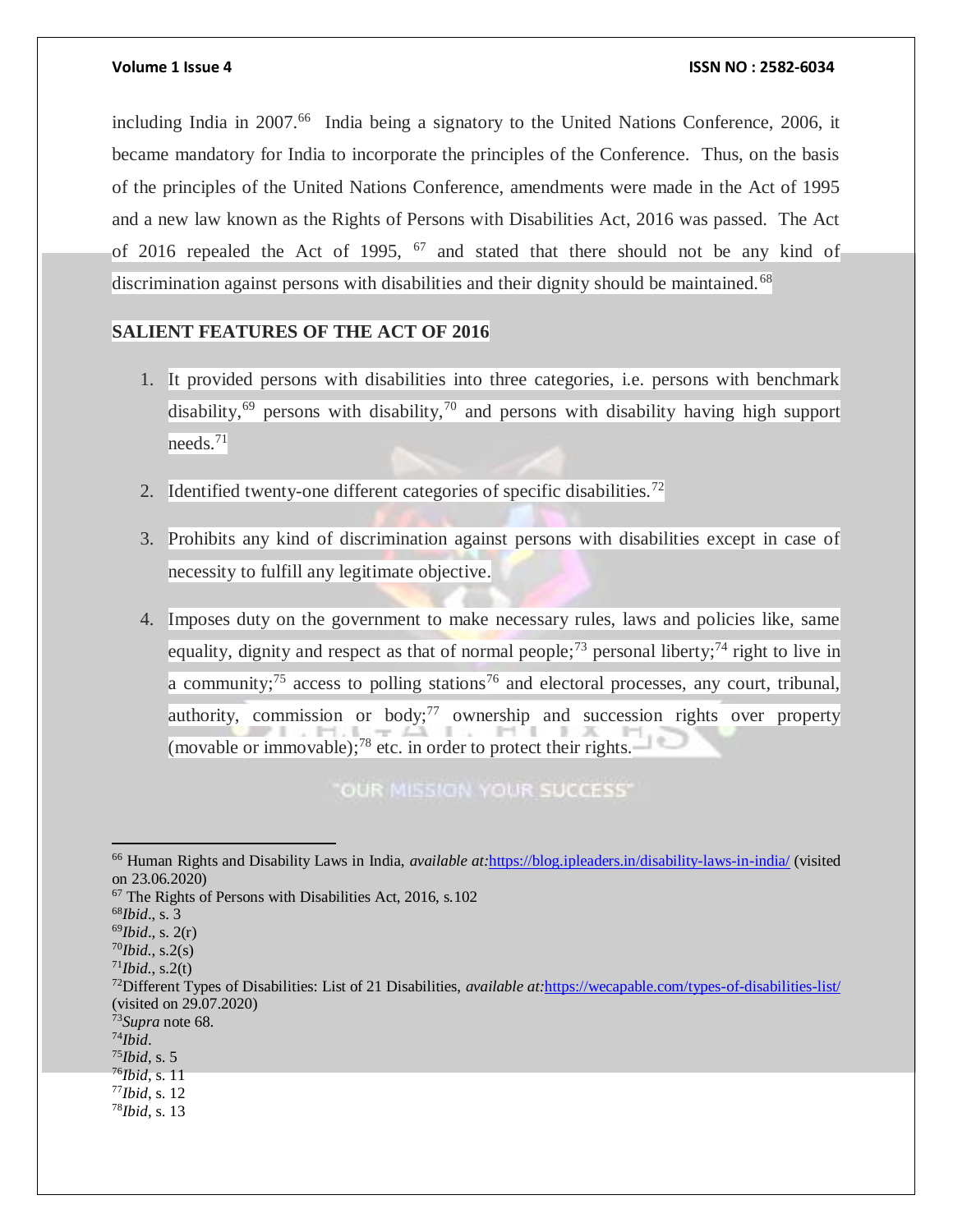- 5. Provides additional benefits like, free education (between the ages of 6 to 18 years),  $^{79}$ reservation in educational institutions,  $80$  government jobs,  $81$  etc.
- 6. Increase in reservations from three percent to four percent for persons with disabilities in Government job.<sup>82</sup>
- 7. Provision for the establishment of special courts for speedy trials in case of violation of their rights. $83$

# **JUDICIAL APPROACH TOWARDS THE RIGHTS OF PERSONS WITH DISABILITIES**

In Suchita Srivastava v. Chandigarh Administration, 84the Supreme Court said that under the Medical Termination of Pregnancy Act, 1971, for the termination of pregnancy of a rape victim her consent is mandatory, except Section 3(4)(a) which is applicable to a pregnant woman who is mentally ill. In this case, the Apex Court said that there is a distinction between 'mental illness' and 'mental retardation'. Thus, the consent of a mentally retarded woman cannot be done away with in case of question regarding the termination her pregnancy.

Deaf Employees Welfare Association v Union of India<sup>85</sup>, the Supreme Court held that any sort of discrimination between blind persons and persons with hearing impairment is violative of Article 14 of the Constitution of India. In this case, the Court held both are performing same government functions and hence are entitled to equal benefits including amount of transportation allowance from the Government. **R MISSION YOUR SUCCESS"** 

In [RajiveRaturi v. Union of India,](https://indiankanoon.org/doc/149818296/)<sup>86</sup> the Supreme Court issued directions to make the physical infrastructure of India ranging from railway stations to the government websites, that it is easily accessible to the blind. The Court also set out a time frame for compliance of these directions by the concerned authorities.

- <sup>81</sup>*Ibid*, s. 34
- <sup>82</sup>*Ibid*, s. 34 <sup>83</sup>*Ibid*, s. 84
- 
- <sup>84</sup>2009 (9) SCC 1

<sup>79</sup>*Ibid*, s. 31

<sup>80</sup>*Ibid*, s. 32

<sup>85</sup>Civil Petition 107 of 2011, decided on December 12, 2013.

<sup>86</sup>Writ Petition (Civil) No. 243 of 2005, decided on 1st January, 2017